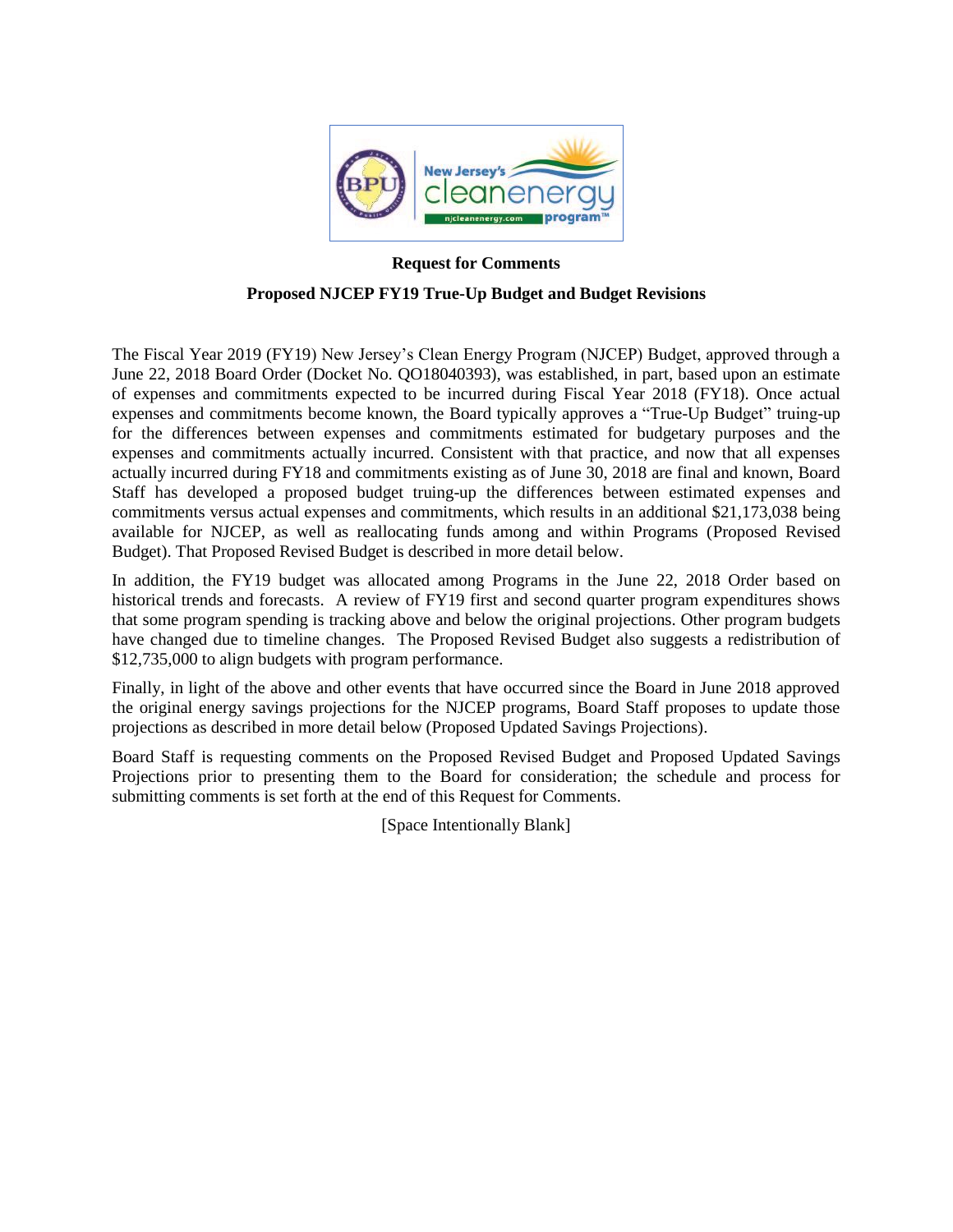## **PROPOSED REVISED BUDGET**

## **True-up Calculation**

The following table shows the derivation of the \$21,173,038.47 True-up amount:

#### **Clean Energy Program**

#### **FY19 True-up Summary**

 $(5)$ 

|                                                                                           |   |                                                  |    |                                                                   |    | <b>FY19</b>                                                       |    |                                                |
|-------------------------------------------------------------------------------------------|---|--------------------------------------------------|----|-------------------------------------------------------------------|----|-------------------------------------------------------------------|----|------------------------------------------------|
|                                                                                           |   | <b>FY18 Actual</b>                               |    | <b>CRA Budget</b>                                                 |    | True-up Funding*                                                  |    | <b>Variance</b>                                |
| Prior-year commitments<br>Uncommitted carryforward<br><b>SBC</b> revenue<br>Other revenue | S | 133,043,490.38<br>344,665,000.00<br>4,004,810.05 | \$ | 138,352,480.00<br>16,553,261.42<br>344,665,000.00<br>2,516,738.58 | Ś  | 137,654,048.93<br>36,317,620.69<br>344,665,000.00<br>4,623,848.85 | S  | (698, 431.07)<br>19,764,359.27<br>2,107,110.27 |
| <b>Total Funding Sources</b>                                                              |   | 481,713,300.43                                   | Ś  | 502,087,480.00                                                    | Ś  | 523,260,518.47                                                    | Ś  | 21,173,038.47                                  |
| Prior-year commitments<br>New funding uses**                                              | Ś | 133,043,490.38<br>161,379,269.52                 | \$ | 138,352,480.00<br>205,474,000.00                                  | Ś  | 137,654,048.93<br>206,172,431.07                                  | \$ | (698, 431.07)<br>698,431.07                    |
| <b>CEP Total Funding Uses</b>                                                             |   | 294,422,759.90                                   | \$ | 343,826,480.00                                                    | \$ | 343,826,480.00                                                    | \$ |                                                |
| <b>State Budget Allocations</b>                                                           |   | 150,972,919.84                                   | Ś  | 158,261,000.00                                                    | Ś  | 158,261,000.00                                                    | Ś  |                                                |
| <b>Total Funding Uses</b>                                                                 |   | 445,395,679.74                                   | \$ | 502,087,480.00                                                    | \$ | 502,087,480.00                                                    | \$ |                                                |
| <b>Uncommitted Resources</b>                                                              | Ś | 36,317,620.69                                    | \$ |                                                                   | Ś  | 21,173,038.47                                                     | Ś  | 21,173,038.47                                  |

\* reflects FY18 actual carryforward but assumes no change in CEP total budget

\*\* funding supports new commitments, pay-as-you-go incentives, program operating expenses

#### **Implementing Detailed Budgets**

Staff will be submitting for the Board's review and approval detailed budgets allocating the Proposed Revised Budget among the appropriate cost categories for each of the Programs described below.

#### **Allocations and Rationale**

## *1. Deductions*

The Proposal is to decrease the budgets for the programs below for the following amounts and for the following reasons: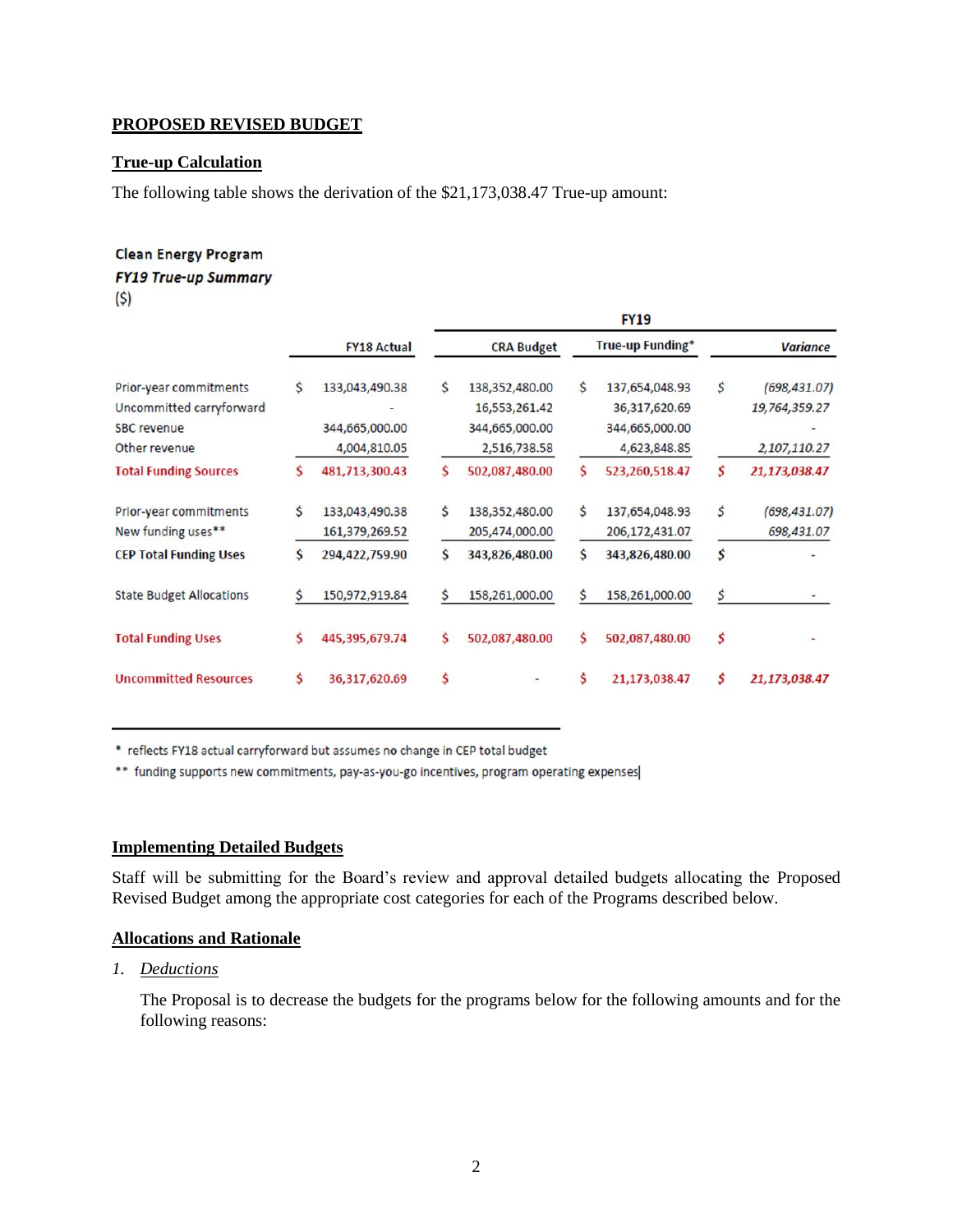| <b>Program</b>                                | <b>Reason(s)</b>                                                                                                  | <b>Additional Amount</b> |
|-----------------------------------------------|-------------------------------------------------------------------------------------------------------------------|--------------------------|
| <b>Residential New</b><br>Construction        | Lower number of participants than<br>projected                                                                    | \$500,000                |
| Multi Family Program                          | Program launch commencing later<br>than projected date                                                            | \$5,000,000              |
| Combined<br>Heat<br>&<br>Power and RE Storage | Lower number of participants than<br>projected                                                                    | \$6,285,000              |
| Sustainable Jersey                            | Certain expenses originally<br>anticipated to be incurred during<br>FY19 were actually paid during<br><b>FY18</b> | \$200,000                |
| Outreach                                      | Some initiatives commenced later<br>than projected date                                                           | \$750,000                |

# *2. Increases*

The Proposal is to increase the budgets for the programs below for the following amounts and for the following reasons:

| Program                                     | <b>Reason(s)</b>                                                        | <b>Additional Amount</b> |
|---------------------------------------------|-------------------------------------------------------------------------|--------------------------|
| <b>Comfort Partners</b>                     | Increased number of participants<br>and energy savings                  | \$2,500,000              |
| <b>State Facilities Initiative</b>          | <b>Increased</b><br>number of<br>facilities<br>served                   | \$15,000,000             |
| <b>Energy Efficient</b><br>Products         | Additional Services provided to<br><b>Creative Partners (Foodbanks)</b> | \$1,000,000              |
| Commercial & Industrial<br><b>Buildings</b> | <b>Additional Lighting Services</b>                                     | \$4,000,000              |
| Direct Install (DI)                         | Increased number of participants<br>and energy savings                  | \$5,000,000              |
| Program Evaluation                          | <b>Additional evaluations</b>                                           | \$2,500,000              |
| <b>NJIT</b> Learning Center                 | Additional services added to<br>contract.                               | \$35,000                 |
| Marketing                                   | Sponsorship of events for increased<br>program awareness                | \$250,000                |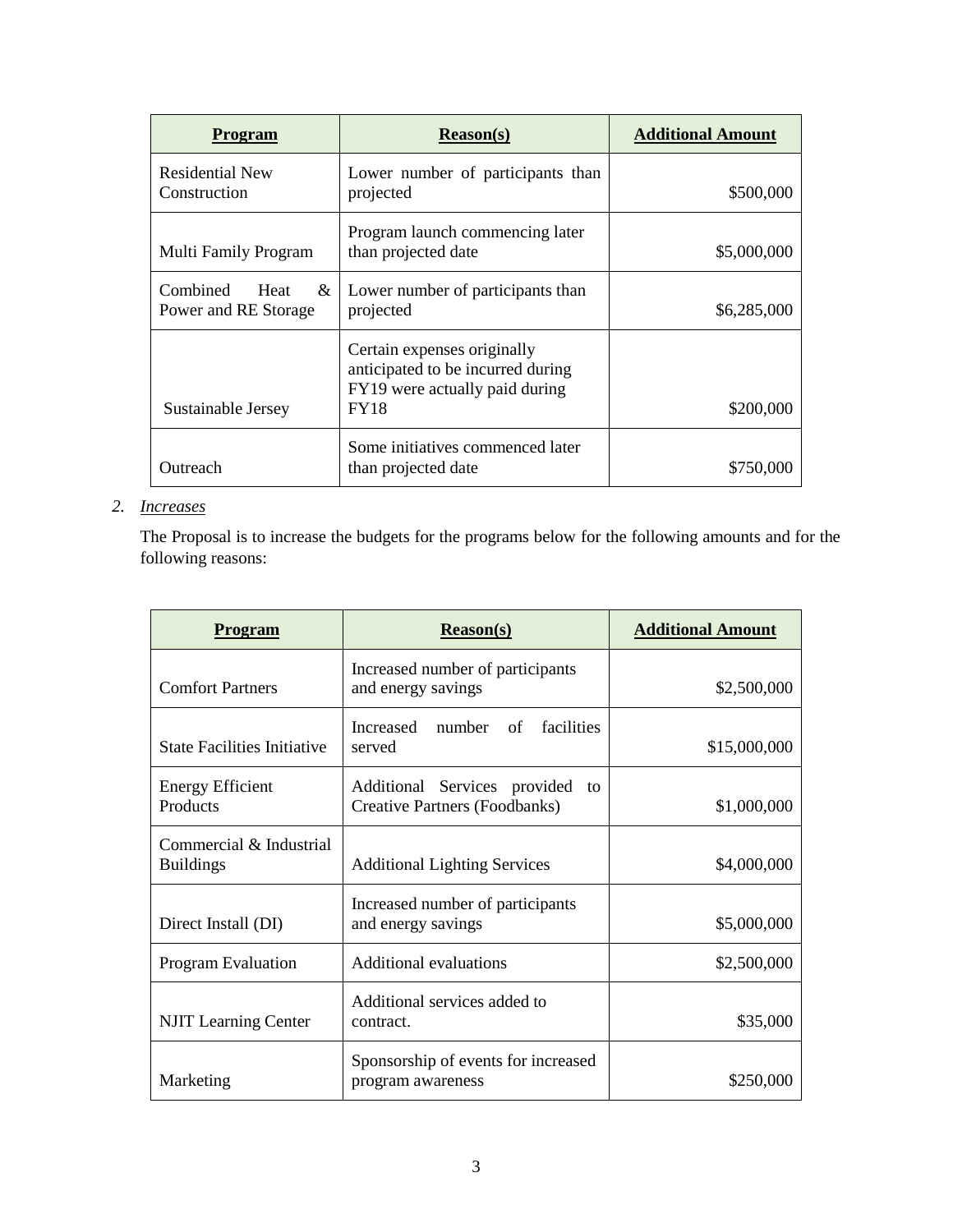## *3. New Initiatives*

The following are new initiatives being planned for Fiscal Year 2019. The proposed program budget and program details are noted below and will be submitted to the Board for review and approval.

| <b>Program</b>                           | <b>Description</b>                                                                          | <b>Additional Amount</b> |
|------------------------------------------|---------------------------------------------------------------------------------------------|--------------------------|
| <b>Clean Energy</b><br>Conference        | A Clean Energy Conference is being<br>designed.                                             | \$750,000                |
| <b>Community Energy</b><br><b>Grants</b> | Competitive grant process to allow for<br>community<br>planning of<br>energy<br>initiatives | \$2,323,038              |
| Research and Analysis                    | Additional services to analyze<br>and<br>model market impacts                               | \$250,000                |

**Clean Energy Conference:** The Division of Clean Energy is planning to host a Clean Energy Conference in the Fall of FY 2020 which will continue to improve the visibility and exposure of New Jersey's Clean Energy Program and to advance the state's clean energy goals. The Conference will help educate the public about the benefits derived from the Clean Energy Program and the opportunities available through the program. The conference will deliver a platform that will inform industry stakeholders about upcoming changes and enhancements to New Jersey's clean energy initiatives increasing New Jersey's National Recognition as a leader in clean energy.

Conference Format — The conference will focus on clean energy initiatives. As planning continues, a theme will be developed, but will provide speakers dedicated to presenting technologies and applications that are commercially available and ready for adoption as well as emerging technologies.

Promotion — The conference will include public relations strategies prior to the conference to ensure a high degree of awareness for the various audiences, the media, and the potential exhibitors. Following the conference, additional promotional activities will be planned. The promotion plan includes public relations (press releases, PR support including talking point development, story line creation and media outreach) and increased exposure of the NJ Clean Energy Program Web site.

Event Management — In addition to hosting the conference, the conference will include signage, program and conference materials, and coordination of PowerPoint presentations from speakers.

# **Community Energy Grants:**

The Board of Public Utilities through the Clean Energy Program will launch phase one of Community Energy Grants.

As work has progressed on the Energy Master Plan, the state realizes that comprehensive planning should occur on every level. To see real, sustainable changes to our energy footprint it is imperative that New Jersey's residents and communities also work towards these same goals.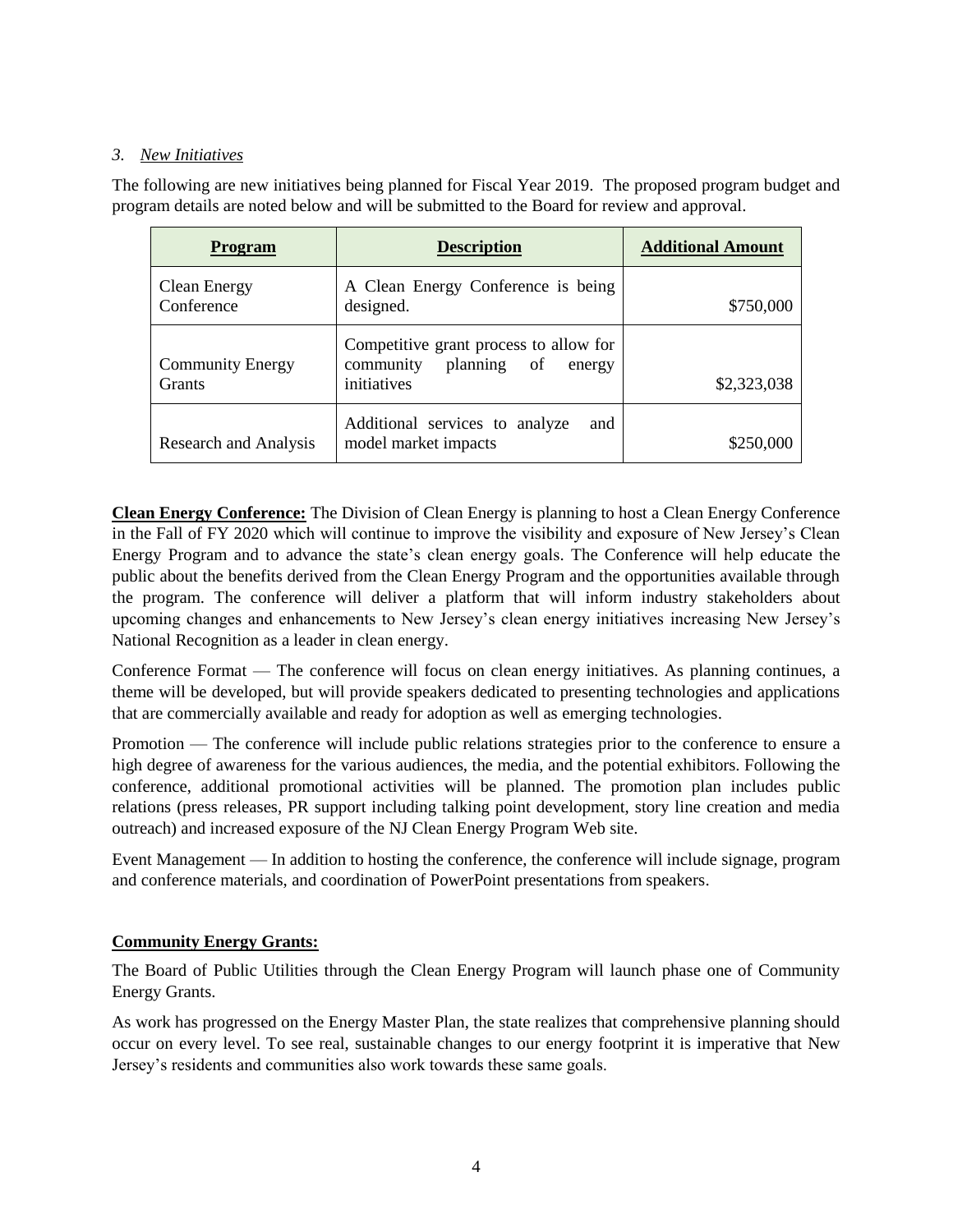For nearly two decades the New Jersey Clean Energy Program has worked with municipalities and business to find energy efficiencies and incentivize infrastructure improvements that create efficiencies and/or create opportunities for clean energy.

In order for New Jersey to meet the State's energy efficiency goals and climate action plans, the Board of Public Utilities is looking to help communities leverage the existing programs as well as encourage other energy saving behavior modifications, with the goal to reduce energy usage as a whole.

The creation of Community Energy Planning Grant is the first step in having communities, municipalities and counties identify their own needs, benchmark energy usage and emissions and create their own community energy plan to hit goals that are in line with Governor Murphy's goals to fight climate change.

The Program will be managed by BPU Staff. The grants will be for the creation of a Community Energy Plan including any benchmarking and audit services that are needed. The maximum grant award would be determined by the size of community applying for the grant but will not exceed \$25,000 per grant. Community size will be based on the population of the municipality or county.

Applicants eligible for a grant include: government entities, including a municipalities or counties; a Green Teams or Sustainable Jersey organizations created within a municipality or county; or New Jersey institution of higher education's Environmental Studies or Sustainability Program on behalf of at least one governmental entity.

An applicant must provide a detailed listing of local government partners, businesses and community organizations willing to participate in the formation and implementation of a Community Energy Planning Grant and must provide the proposed use for the grant money. Grants will provided on a competitive basis. A detailed application process will be subsequently reviewed and approved by the Board.

**Research and Analysis:** Staff will be utilizing new technologies and software to assist in the daily administration of the Program.

## *4. Ratification of Staff Authorized Reallocation*

On February 11, 2019, staff submitted a Request for Comments to issue a staff authorized addition of \$1,000,000 to the Local Government Energy Audit Program from the Commercial and Industrial Buildings Program which was tracking lower participation then forecasted.

| <b>Program</b>                                  | Reason(s)                          | <b>Additional Amount</b> |
|-------------------------------------------------|------------------------------------|--------------------------|
| <b>Local Government</b><br><b>Energy Audits</b> | Increased number of audit entities | \$1,000,000              |
| Commercial $\&$<br><b>Industrial Buildings</b>  | Decreased number of participants   | \$1,000,000              |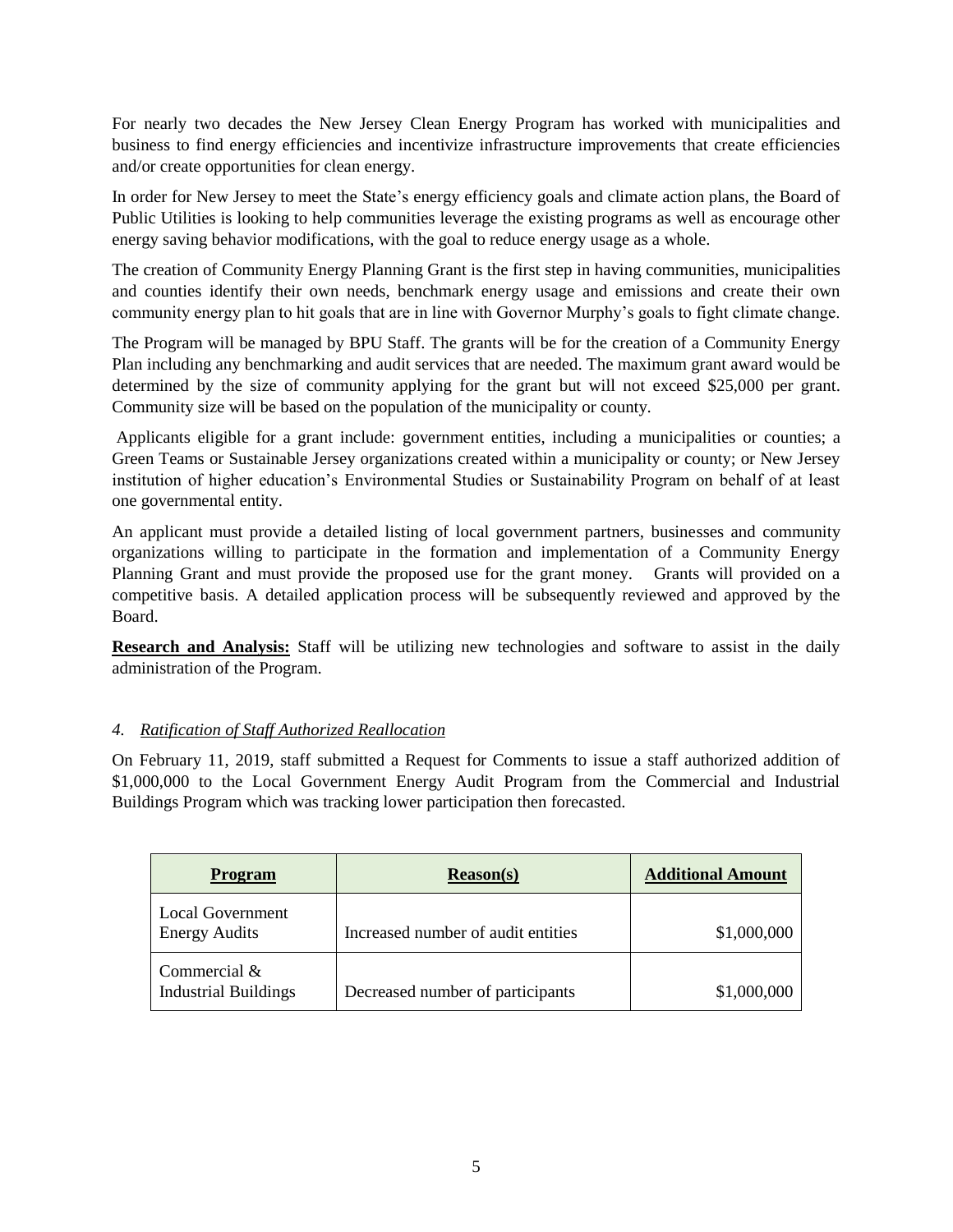# **Budget Tables**

The following table shows the Original Budget (approved by the Board in June 2018), the Proposed Budget Revisions, and the resulting Proposed Revised FY19 Budget:

| <b>Program/Budget Line</b>              | <b>FY19 Initial</b><br>budget per<br>6/22/18 Order | <b>FY19 Initial</b><br>budget per<br>6/22/18 Order<br>(with Staff<br><b>Authorized</b><br><b>Changes</b><br>2/19/19 | <b>Budget</b><br><b>Revisions</b><br>(new<br>funding<br>available) | <b>FY19</b><br><b>Reallocations</b> | <b>Revised FY19</b><br><b>Budget</b> |
|-----------------------------------------|----------------------------------------------------|---------------------------------------------------------------------------------------------------------------------|--------------------------------------------------------------------|-------------------------------------|--------------------------------------|
| <b>Total -NJCEP + State Initiatives</b> | \$502,087,480                                      | \$502,087,480                                                                                                       | \$21,173,038                                                       |                                     | \$523,260,518                        |
| <b>State Energy Initiatives</b>         | \$158,261,000                                      | \$158,261,000                                                                                                       |                                                                    |                                     | \$158,261,000                        |
| <b>Total NJCEP</b>                      | \$343,826,480                                      | \$343,826,480                                                                                                       | \$21,173,038                                                       |                                     | \$364,999,518                        |
| <b>EE Programs</b>                      | \$288,545,000                                      | \$288,545,000                                                                                                       | \$17,500,000                                                       | \$4,500,000                         | \$310,545,000                        |
| <b>Res EE Programs</b>                  | \$75,700,000                                       | \$75,700,000                                                                                                        | \$0                                                                | \$500,000                           | \$76,200,000                         |
| <b>Residential Existing Homes</b>       | \$34,700,000                                       | \$34,700,000                                                                                                        |                                                                    |                                     | \$34,700,000                         |
| <b>RNC</b>                              | \$23,000,000                                       | \$23,000,000                                                                                                        |                                                                    | ( \$500,000]                        | \$22,500,000                         |
| <b>EE Products</b>                      | \$18,000,000                                       | \$18,000,000                                                                                                        |                                                                    | \$1,000,000                         | \$19,000,000                         |
| <b>Res Low Income</b>                   | \$36,000,000                                       | \$36,000,000                                                                                                        | \$2,500,000                                                        | \$0                                 | \$38,500,000                         |
| <b>Comfort Partners</b>                 | \$36,000,000                                       | \$36,000,000                                                                                                        | \$2,500,000                                                        |                                     | \$38,500,000                         |
| <b>C&amp;I EE Programs</b>              | \$155,245,000                                      | \$155,245,000                                                                                                       | \$0                                                                | \$9,000,000                         | \$164,245,000                        |
| C&I Buildings*                          | \$112,445,000                                      | \$111,445,000                                                                                                       |                                                                    | \$4,000,000                         | \$115,445,000                        |
| LGEA*                                   | \$3,800,000                                        | \$4,800,000                                                                                                         |                                                                    | \$0                                 | \$4,800,000                          |
| DI                                      | \$39,000,000                                       | \$39,000,000                                                                                                        |                                                                    | \$5,000,000                         | \$44,000,000                         |
| <b>Multi-family EE</b>                  | \$6,000,000                                        | \$6,000,000                                                                                                         | \$0                                                                | ( \$5,000,000)                      | \$1,000,000                          |
| Multi-family                            | \$6,000,000                                        | \$6,000,000                                                                                                         |                                                                    | ( \$5,000,000)                      | \$1,000,000                          |
| <b>State Facilities Initiative</b>      | \$15,600,000                                       | \$15,600,000                                                                                                        | \$15,000,000                                                       | \$0                                 | \$30,600,000                         |
| <b>State Facilities Initiative</b>      | \$15,600,000                                       | \$15,600,000                                                                                                        | \$15,000,000                                                       |                                     | \$30,600,000                         |
| <b>Distributed Energy Resources</b>     | \$35,252,480                                       | \$35,252,480                                                                                                        | \$0                                                                | (56, 285, 000)                      | \$28,967,480                         |
| CHP - RE Storage                        | \$31,200,000                                       | \$31,200,000                                                                                                        |                                                                    | ( \$6, 285, 000)                    | \$24,915,000                         |
| Microgrids                              | \$4,052,480                                        | \$4,052,480                                                                                                         |                                                                    |                                     | \$4,052,480                          |
| <b>RE Programs</b>                      | \$3,300,000                                        | \$3,300,000                                                                                                         | \$0                                                                |                                     | \$3,300,000                          |
| Offshore Wind                           | \$1,150,000                                        | \$1,150,000                                                                                                         |                                                                    |                                     | \$1,150,000                          |
| <b>SREC Registration</b>                | \$2,150,000                                        | \$2,150,000                                                                                                         |                                                                    |                                     | \$2,150,000                          |
| <b>EDA Programs</b>                     | \$109,000                                          | \$109,000                                                                                                           | \$0                                                                |                                     | \$109,000                            |
| <b>CEMF</b>                             | \$31,000                                           | \$31,000                                                                                                            |                                                                    |                                     | \$31,000                             |
| GGF                                     | \$78,000                                           | \$78,000                                                                                                            |                                                                    |                                     | \$78,000                             |
| <b>Planning and Administration</b>      | \$16,620,000                                       | \$16,620,000                                                                                                        | \$350,000                                                          | \$1,785,000                         | \$18,755,000                         |

# **Proposed FY19 True-Up Budget**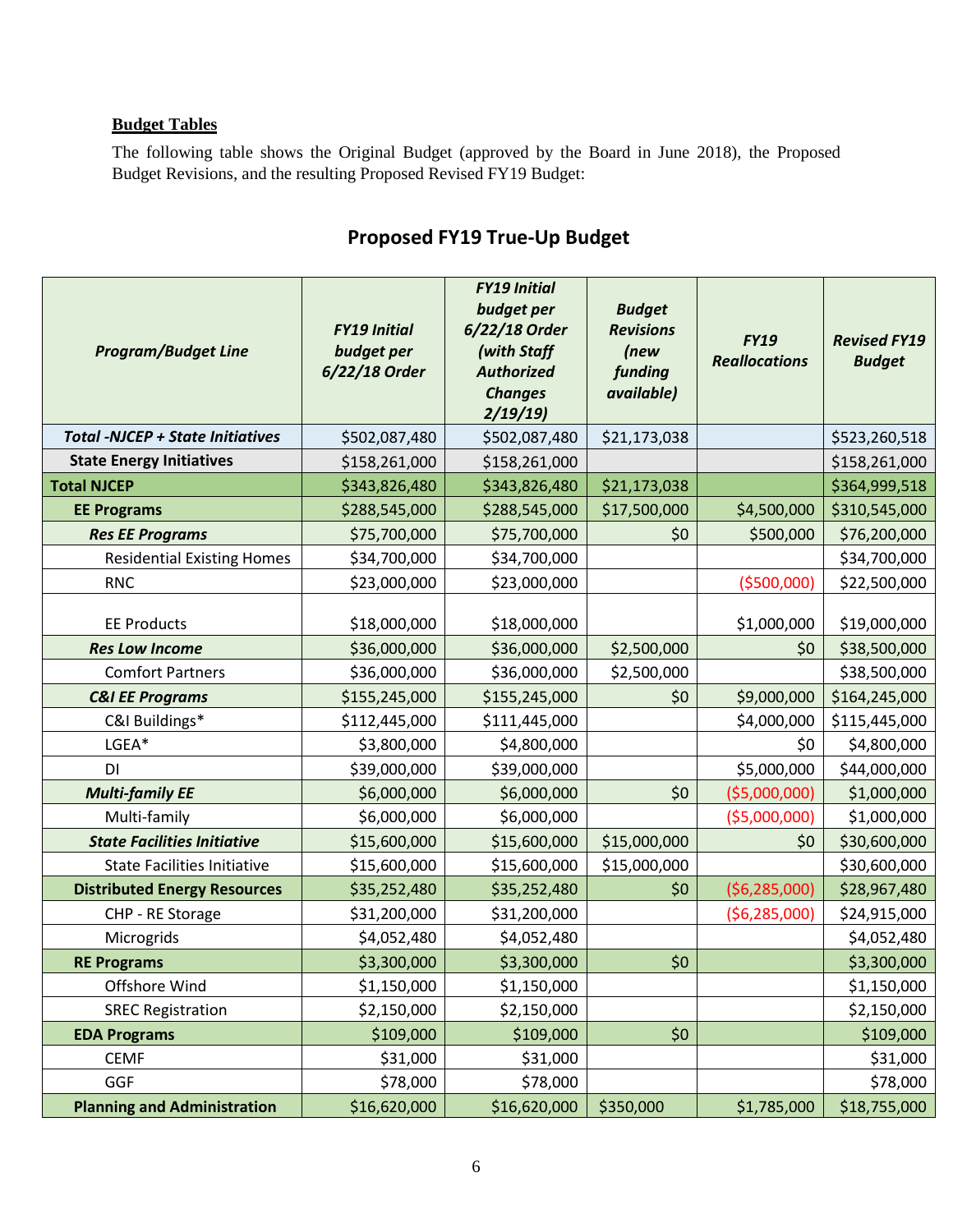| <b>Program/Budget Line</b>            | <b>FY19 Initial</b><br>budget per<br>6/22/18 Order | <b>FY19 Initial</b><br>budget per<br>6/22/18 Order<br>(with Staff<br><b>Authorized</b><br><b>Changes</b><br>2/19/19 | <b>Budget</b><br><b>Revisions</b><br>(new<br>funding<br>available) | <b>FY19</b><br><b>Reallocations</b> | <b>Revised FY19</b><br><b>Budget</b> |
|---------------------------------------|----------------------------------------------------|---------------------------------------------------------------------------------------------------------------------|--------------------------------------------------------------------|-------------------------------------|--------------------------------------|
| <b>BPU Program</b>                    |                                                    |                                                                                                                     |                                                                    |                                     |                                      |
| <b>Administration</b>                 | \$2,600,000                                        | \$2,600,000                                                                                                         |                                                                    | \$0                                 | \$2,600,000                          |
| <b>BPU Program Administration</b>     | \$2,600,000                                        | \$2,600,000                                                                                                         |                                                                    |                                     | \$2,600,000                          |
| <b>Marketing</b>                      | \$4,000,000                                        | \$4,000,000                                                                                                         | \$350,000                                                          | \$0                                 | \$4,350,000                          |
| New Marketing Contract                | \$4,000,000                                        | \$4,000,000                                                                                                         |                                                                    |                                     | \$4,000,000                          |
| Sponsorships                          |                                                    |                                                                                                                     | \$250,000                                                          |                                     | \$250,000                            |
| <b>Marketing Materials</b>            |                                                    |                                                                                                                     | \$100,000                                                          |                                     | \$100,000                            |
| Program<br><b>Evaluation/Analysis</b> | \$3,500,000                                        | \$3,500,000                                                                                                         |                                                                    | \$2,700,000                         | \$6,200,000                          |
| Program Evaluation                    | \$3,500,000                                        | \$3,500,000                                                                                                         |                                                                    | \$2,700,000                         | \$6,200,000                          |
| <b>Outreach and Education</b>         | \$6,450,000                                        | \$6,450,000                                                                                                         |                                                                    | ( \$915,000)                        | \$5,535,000                          |
| Sustainable Jersey                    | \$800,000                                          | \$800,000                                                                                                           |                                                                    | ( \$200,000]                        | \$600,000                            |
| <b>NJIT Learning Center</b>           | \$650,000                                          | \$650,000                                                                                                           |                                                                    | \$35,000                            | \$685,000                            |
| Outreach, Website, Other              | \$5,000,000                                        | \$5,000,000                                                                                                         |                                                                    | (\$750,000)                         | \$4,250,000                          |
| <b>Sponsorships</b>                   | \$70,000                                           | \$70,000                                                                                                            |                                                                    |                                     | \$70,000                             |
| Sponsorships                          | \$70,000                                           | \$70,000                                                                                                            |                                                                    |                                     | \$70,000                             |
| <b>Conference</b>                     |                                                    |                                                                                                                     | \$750,000                                                          |                                     | \$750,000                            |
| Conference                            |                                                    |                                                                                                                     | \$750,000                                                          |                                     | \$750,000                            |
| <b>Community Energy Grants</b>        |                                                    |                                                                                                                     | \$2,323,038                                                        |                                     | \$2,323,038                          |
| <b>Community Energy Grants</b>        |                                                    |                                                                                                                     | \$2,323,038                                                        |                                     | \$2,323,038                          |
|                                       |                                                    |                                                                                                                     |                                                                    |                                     |                                      |
| <b>Research and Analysis</b>          |                                                    |                                                                                                                     | \$250,000                                                          |                                     | \$250,000                            |
| Modeling and Analysis of<br>Markets   |                                                    |                                                                                                                     | \$250,000                                                          |                                     | \$250,000                            |

\* Board approved True Up budget as modified pursuant to Staff authorized budget modification

[Space Intentionally Blank]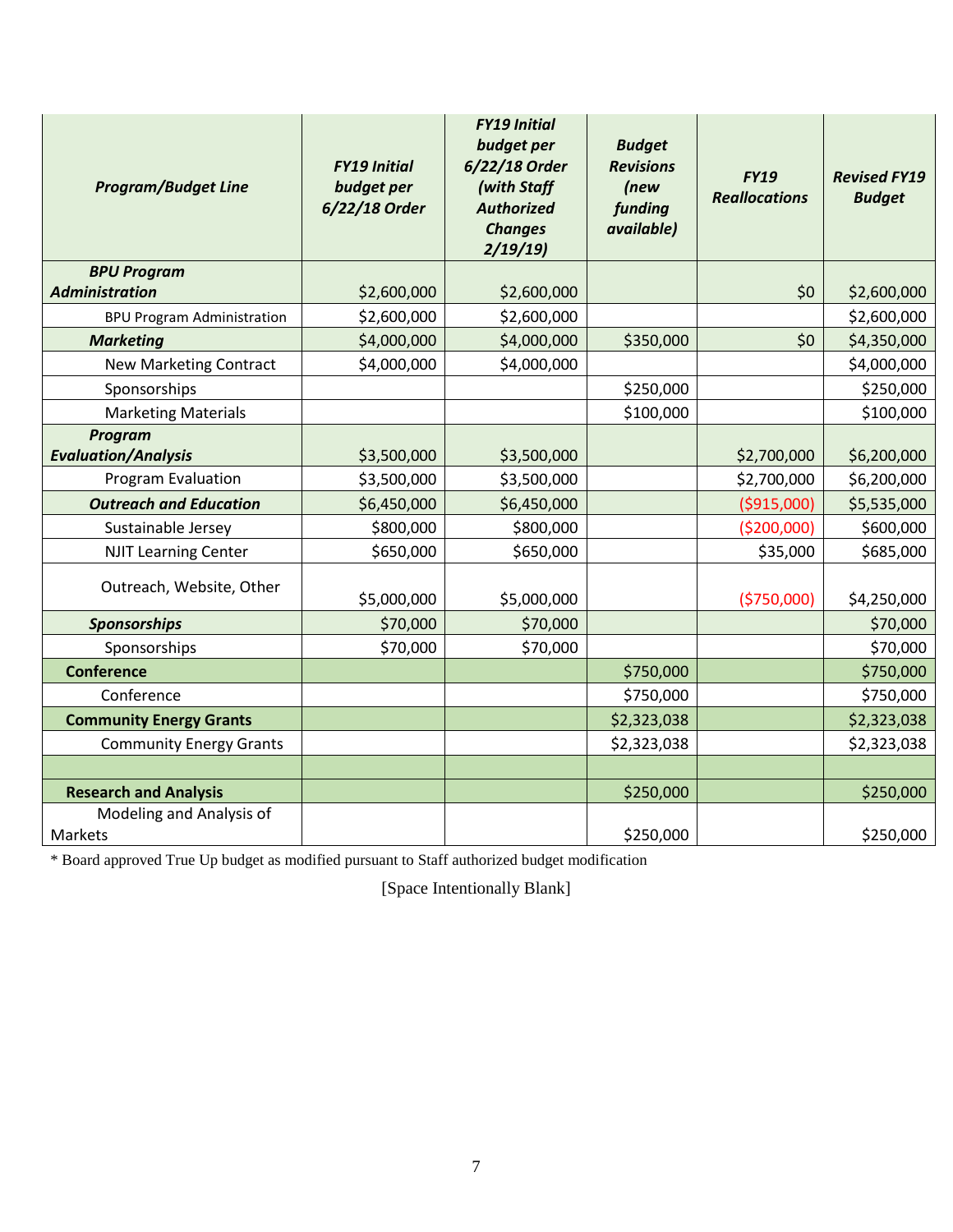### **PROPOSED UPDATED SAVINGS PROJECTIONS**

TRC proposes to update the original, June 2018 FY19 energy savings projections for NJCEP programs. The proposed updated projections are set in Table 1 below, with explanations for each update set forth immediately below Table 1. For your convenience, the original projections, approved by the Board in June 2018, are set forth in Table 2 below.

# TABLE 1 NJCEP FY19 Energy Savings Goals: Portfolio Summary (Proposed Update)

| <b>Energy Efficiency</b>                             | Annual<br><b>MWH</b><br><b>Savings</b><br><b>FY19</b> | <b>Lifetime MWH</b><br><b>Savings</b><br><b>FY19</b> | <b>Annual kW</b><br><b>Savings</b><br><b>FY19</b> | <b>Annual Fuel</b><br><b>MMBtu</b><br><b>Savings</b><br><b>FY19</b> | Lifetime Fuel<br><b>MMBtu</b><br><b>Savings</b><br><b>FY19</b> |
|------------------------------------------------------|-------------------------------------------------------|------------------------------------------------------|---------------------------------------------------|---------------------------------------------------------------------|----------------------------------------------------------------|
| <b>RES-HVAC</b>                                      | 2,052                                                 | 32,263                                               | 1,490                                             | 129,023                                                             | 2,493,220                                                      |
| <b>RES-New Construction</b>                          | 3,851                                                 | 77,028                                               | 1,980                                             | 56,162                                                              | 1,123,101                                                      |
| RES EEP - Appliances &<br><b>Appliance Recycling</b> | 14,730                                                | 109,598                                              | 2,014                                             | 9,829                                                               | 110,509                                                        |
| RES EEP - Lighting                                   | 280,018                                               | 4,383,438                                            | 22,923                                            | (459, 895)                                                          | (6,898,418)                                                    |
| <b>RES-HPWES</b>                                     | 2,736                                                 | 48,105                                               | 790                                               | 94,635                                                              | 2,065,230                                                      |
| <b>RESIDENTIAL TOTAL</b>                             | 303,387                                               | 4,650,432                                            | 29,197                                            | (170, 246)                                                          | (1, 106, 358)                                                  |
| <b>C&amp;I-New Construction</b>                      | 10,794                                                | 161,113                                              | 2,000                                             | 10,694                                                              | 209,646                                                        |
| C&I-Retrofit                                         | 145,528                                               | 2,277,572                                            | 27,000                                            | 64,724                                                              | 1,161,764                                                      |
| C&I-Pay-for-Performance NC                           | 6,362                                                 | 103,257                                              | 5,500                                             | 8,274                                                               | 133,225                                                        |
| C&I-Pay-for-Performance                              | 13,002                                                | 208,464                                              | 3,000                                             | 164,723                                                             | 3,325,706                                                      |
| <b>C&amp;I-Local Govt Energy Audit</b>               | $\Omega$                                              | 0                                                    | 0                                                 | $\Omega$                                                            | $\Omega$                                                       |
| <b>C&amp;I-Direct Install</b>                        | 54,749                                                | 819,608                                              | 11,400                                            | 139,391                                                             | 2,360,297                                                      |
| <b>C&amp;I-Large Energy Users</b>                    | 5,262                                                 | 94,711                                               | 500                                               | 5.982                                                               | 107,667                                                        |
| <b>C&amp;I-Pilot-Customer Tailored</b>               | 9,022                                                 | 134,276                                              | 1,600                                             | 16,422                                                              | 316,048                                                        |
| <b>C&amp;I TOTAL</b>                                 | 244,719                                               | 3,799,001                                            | 51,000                                            | 410,210                                                             | 7,614,353                                                      |
| <b>Multifamily</b>                                   | 110                                                   | 1,843                                                | 18                                                | 595                                                                 | 12,084                                                         |
| <b>DER TOTAL</b>                                     | 33,536                                                | 670,648                                              | 4,100                                             | 1,617                                                               | 32,333                                                         |
| <b>PORTFOLIO TOTAL</b>                               | 581,752                                               | 9,121,924                                            | 84,315                                            | 242,176                                                             | 6,552,412                                                      |

- RES-HVAC, RES-New Construction, and RES-HPwES would be reduced to correct for an inadvertent error made in calculating the original savings.
- RES-Energy Efficient Products would be significantly increased to reflect the re-launch of the Lighting Component.
- Multifamily would be reduced to reflect the delay in its originally expected launch.